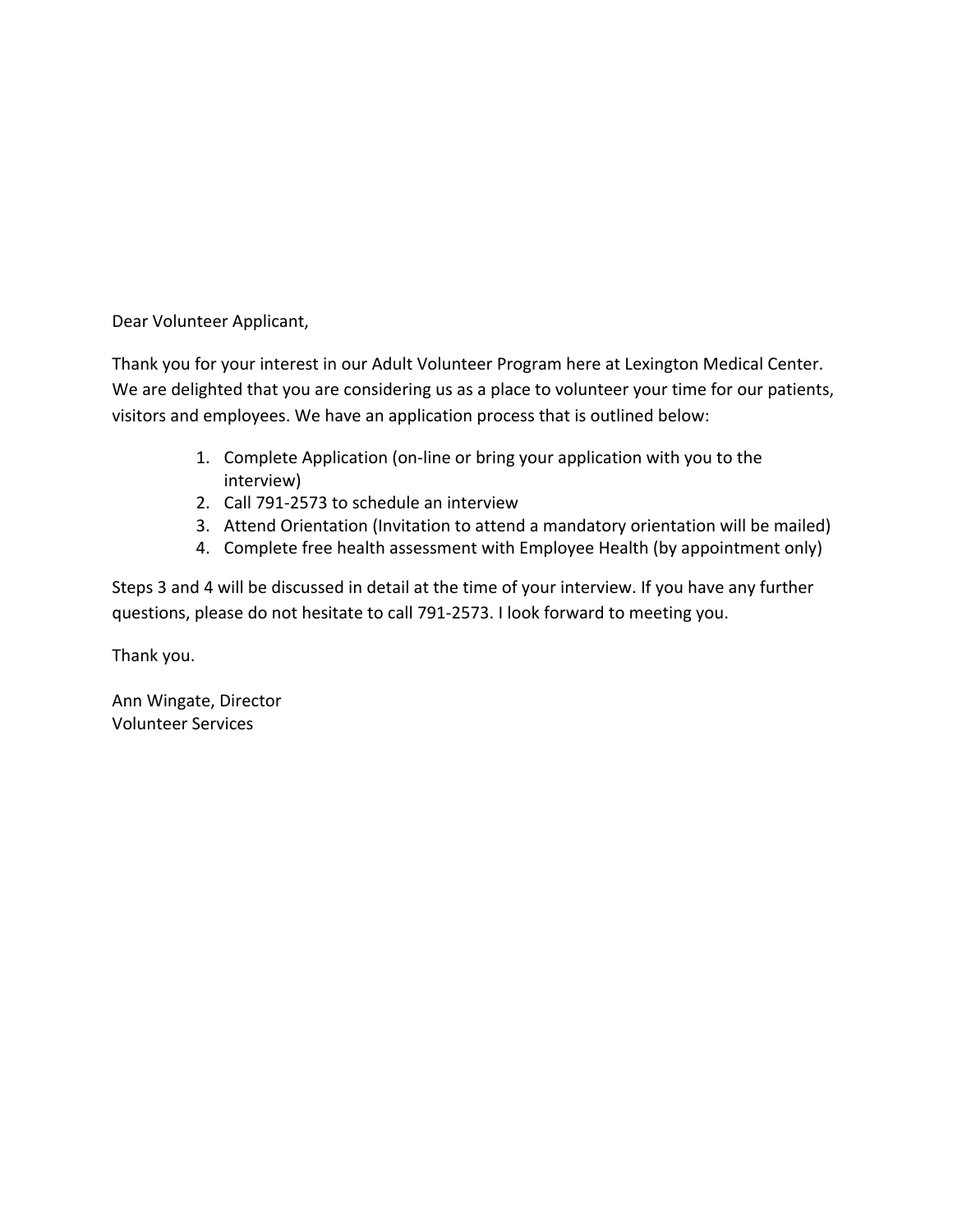

**Date\_\_\_\_\_\_\_\_\_\_\_\_\_\_\_\_\_\_\_\_\_\_**

# **Volunteer Department ADULT VOLUNTEER PROGRAM APPLICATION**

 **Lexington Medical Center is an equal Opportunity Employer 2720 Sunset Blvd. West Columbia, SC 29169 and pledges to provide equal opportunities without regard to 803-791-2573 race, color, religion, age, sex, national origin, disability or veteran's status. Lexington Medical Center provides a smoke- free work environment.** 

### **SECTION I: GENERAL INFORMATION**

| Name<br>Last                                                                                                    |                     | First                                                                                                  |              | Middle          |  |
|-----------------------------------------------------------------------------------------------------------------|---------------------|--------------------------------------------------------------------------------------------------------|--------------|-----------------|--|
|                                                                                                                 |                     |                                                                                                        |              |                 |  |
|                                                                                                                 |                     |                                                                                                        |              |                 |  |
|                                                                                                                 |                     |                                                                                                        |              |                 |  |
|                                                                                                                 |                     |                                                                                                        |              |                 |  |
| Number                                                                                                          |                     | Street                                                                                                 |              |                 |  |
| City                                                                                                            |                     | State                                                                                                  |              | Zip             |  |
| In Case of Emergency, Notify                                                                                    |                     |                                                                                                        |              |                 |  |
|                                                                                                                 | $\blacksquare$ Name |                                                                                                        | Relationship |                 |  |
|                                                                                                                 | Address             |                                                                                                        |              |                 |  |
|                                                                                                                 | Home Phone          | <b>Business Phone</b>                                                                                  |              | Cell (Optional) |  |
| Volunteer Position Preference Availability: Morning Afternoon Evening                                           |                     |                                                                                                        |              |                 |  |
| Will you volunteer weekends? Yes                                                                                |                     | No                                                                                                     |              |                 |  |
| Have you been convicted of anything other than minor traffic violations? ____________Yes, __________No. If yes, |                     |                                                                                                        |              |                 |  |
|                                                                                                                 |                     |                                                                                                        |              |                 |  |
|                                                                                                                 |                     | (Conviction of a crime is not an automatic bar to volunteering-other circumstances will be considered) |              |                 |  |
|                                                                                                                 |                     |                                                                                                        |              |                 |  |
|                                                                                                                 |                     |                                                                                                        |              |                 |  |

# **SECTION II Education**

| <b>SCHOOL NAME AND LOCATION</b>                      | <b>DATES ATTENDED   GRADUATED  </b> | <b>DEGREE/DIPLOMA</b> |
|------------------------------------------------------|-------------------------------------|-----------------------|
| High School -                                        |                                     |                       |
| College -                                            |                                     |                       |
| Special training, professional or technical School - |                                     |                       |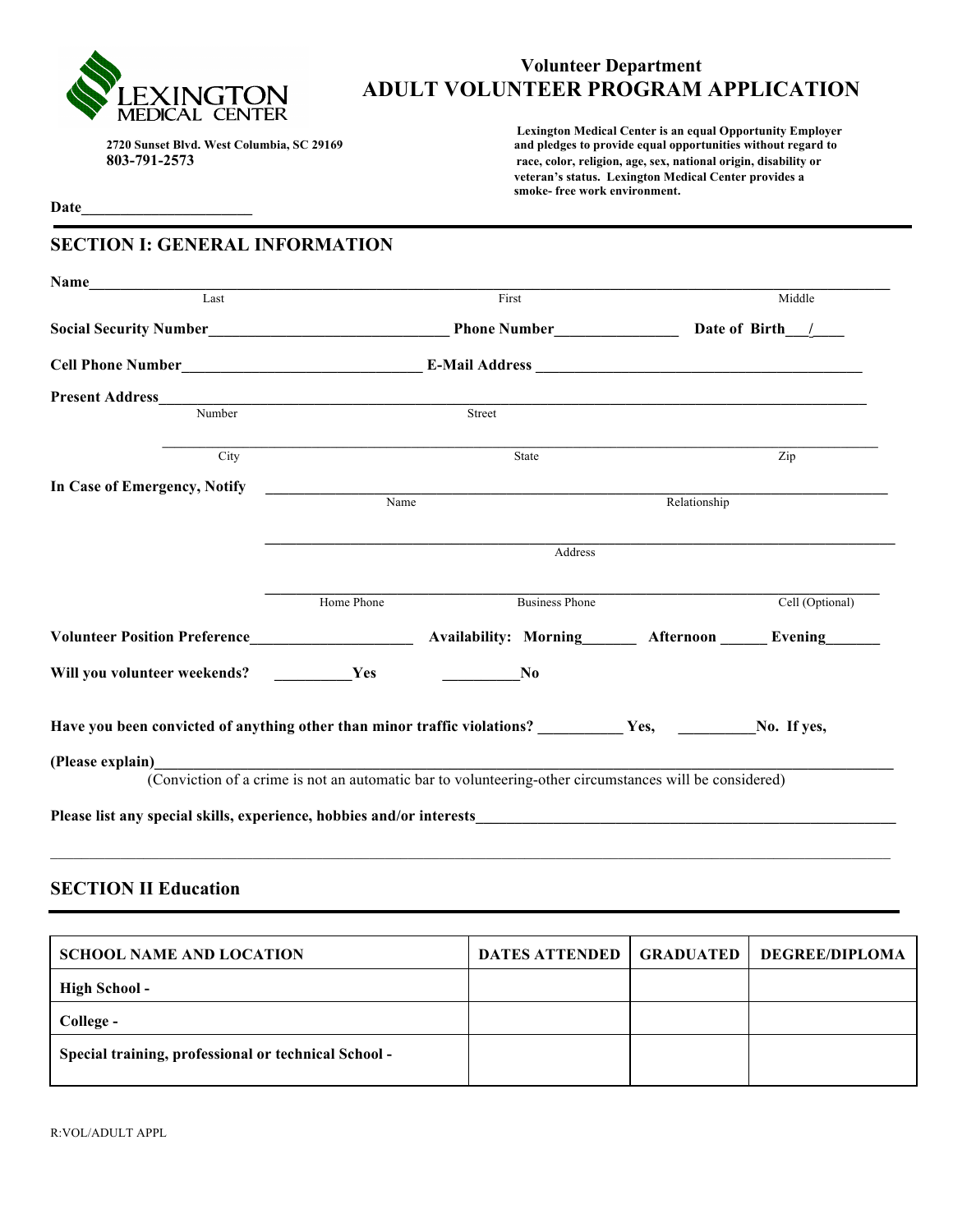# **SECTION III: EMPLOYMENT/VOLUNTEER HISTORY**

| If currently employed, please complete the following:<br>Dates From/To<br><b>Job Title</b><br>If presently employed, may your employer be contacted at this time for a reference? Yes No<br>No<br>and the control of the control of the control of the control of the control of the control of the control of the<br>SECTION IV: Please list reasons for wanting to volunteer:<br><u>SECTION IV: Please list reasons for wanting to volunteer:</u><br>REFERENCES (PLEASE LIST TWO PEOPLE WHO YOU AUTHORIZE US TO CONTACT FOR A REFERENCE. (PLEASE NO<br>2.<br>NAME<br><b>Phone Number</b><br>Number<br>Street |                                                                    |       |                     |
|----------------------------------------------------------------------------------------------------------------------------------------------------------------------------------------------------------------------------------------------------------------------------------------------------------------------------------------------------------------------------------------------------------------------------------------------------------------------------------------------------------------------------------------------------------------------------------------------------------------|--------------------------------------------------------------------|-------|---------------------|
|                                                                                                                                                                                                                                                                                                                                                                                                                                                                                                                                                                                                                |                                                                    |       |                     |
|                                                                                                                                                                                                                                                                                                                                                                                                                                                                                                                                                                                                                | Name and address of Company                                        |       |                     |
|                                                                                                                                                                                                                                                                                                                                                                                                                                                                                                                                                                                                                |                                                                    |       |                     |
|                                                                                                                                                                                                                                                                                                                                                                                                                                                                                                                                                                                                                |                                                                    |       |                     |
|                                                                                                                                                                                                                                                                                                                                                                                                                                                                                                                                                                                                                | <b>SECTION V: REFERENCES</b><br><b>RELATIVES</b><br>1 <sub>1</sub> |       |                     |
|                                                                                                                                                                                                                                                                                                                                                                                                                                                                                                                                                                                                                |                                                                    |       |                     |
|                                                                                                                                                                                                                                                                                                                                                                                                                                                                                                                                                                                                                |                                                                    |       |                     |
|                                                                                                                                                                                                                                                                                                                                                                                                                                                                                                                                                                                                                |                                                                    |       |                     |
|                                                                                                                                                                                                                                                                                                                                                                                                                                                                                                                                                                                                                | <b>PHYSICIAN</b>                                                   |       |                     |
|                                                                                                                                                                                                                                                                                                                                                                                                                                                                                                                                                                                                                | <b>Personal Physician</b>                                          |       |                     |
|                                                                                                                                                                                                                                                                                                                                                                                                                                                                                                                                                                                                                | <b>Physician's Address</b>                                         |       | <b>Suite Number</b> |
|                                                                                                                                                                                                                                                                                                                                                                                                                                                                                                                                                                                                                | City                                                               | State | Zip                 |

**I certify that the information I have given on this application is true and complete and agree that any false information including that given at the time of physical examination is cause for dismissal. The company, schools and person named above may give information regarding me and I release them from all liability for doing so. I understand that any offer by the Volunteer Services Department is conditional on satisfactory replies from references, background check, health reference and physical examination, which includes blood and/or urine tests to detect the presence of illegal drugs or alcohol. This is not a contract for the Volunteer Services Department and Lexington Medical Center has the right to separate you from the volunteer program at any time as you**  have the right to leave at any time. If qualified for volunteer service, I agree to abide by the rules and regulations of Lexington Medical Center, that policies and **procedures of the Volunteer Service Department and the department to which I am assigned. I will respect the confidentiality of patient information and abide by all HIPAA guidelines**

**\_\_\_\_\_\_\_\_\_\_\_\_\_\_\_\_\_\_\_\_\_\_\_\_\_\_\_\_\_\_\_\_\_\_\_\_\_\_\_\_\_\_\_\_\_\_\_\_\_\_\_\_\_\_\_\_\_\_\_\_\_\_\_\_\_\_\_\_\_\_\_\_\_\_\_ \_\_\_\_\_\_\_\_\_\_\_\_\_\_\_\_\_\_\_\_\_\_\_\_\_\_\_\_\_\_\_\_\_\_\_\_\_**